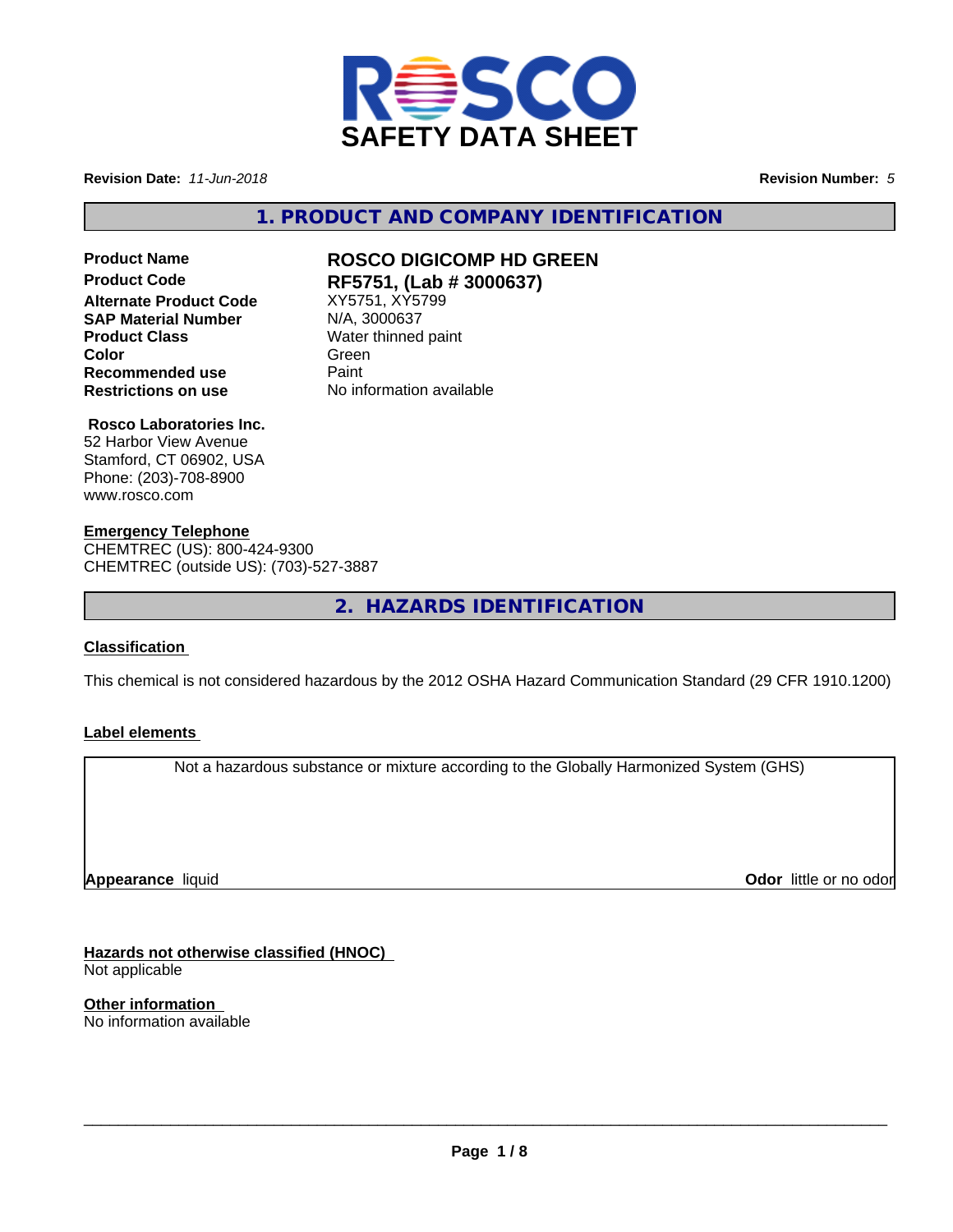### **3. COMPOSITION INFORMATION ON COMPONENTS**

| $-1$<br>$\mathsf{m}$ en<br>name      | <b>NO</b><br>- Л                      | . .<br>$\sqrt{2}$<br>--- |
|--------------------------------------|---------------------------------------|--------------------------|
| --<br>liton<br>um.<br>dioxide<br>пап | $\sim$<br>541<br>. .<br>$\cdots$<br>ີ |                          |

|                                                  | 4. FIRST AID MEASURES                                                                                    |
|--------------------------------------------------|----------------------------------------------------------------------------------------------------------|
| <b>General Advice</b>                            | No hazards which require special first aid measures.                                                     |
| <b>Eye Contact</b>                               | Rinse thoroughly with plenty of water for at least 15 minutes and consult a<br>physician.                |
| <b>Skin Contact</b>                              | Wash off immediately with soap and plenty of water while removing all<br>contaminated clothes and shoes. |
| <b>Inhalation</b>                                | Move to fresh air. If symptoms persist, call a physician.                                                |
| Ingestion                                        | Clean mouth with water and afterwards drink plenty of water. Consult a physician<br>if necessary.        |
| <b>Most Important</b><br><b>Symptoms/Effects</b> | None known.                                                                                              |
| <b>Notes To Physician</b>                        | Treat symptomatically.                                                                                   |
|                                                  |                                                                                                          |

**5. FIRE-FIGHTING MEASURES**

| <b>Suitable Extinguishing Media</b>                                              | Use extinguishing measures that are appropriate to local<br>circumstances and the surrounding environment.                                   |  |  |
|----------------------------------------------------------------------------------|----------------------------------------------------------------------------------------------------------------------------------------------|--|--|
| <b>Protective Equipment And Precautions For</b><br><b>Firefighters</b>           | As in any fire, wear self-contained breathing apparatus<br>pressure-demand, MSHA/NIOSH (approved or equivalent)<br>and full protective gear. |  |  |
| <b>Specific Hazards Arising From The Chemical</b>                                | Closed containers may rupture if exposed to fire or<br>extreme heat.                                                                         |  |  |
| <b>Sensitivity To Mechanical Impact</b>                                          | No.                                                                                                                                          |  |  |
| <b>Sensitivity To Static Discharge</b>                                           | No.                                                                                                                                          |  |  |
| <b>Flash Point Data</b><br>Flash Point (°F)<br>Flash Point (°C)<br><b>Method</b> | Not applicable<br>Not applicable<br>Not applicable                                                                                           |  |  |
| <b>Flammability Limits In Air</b>                                                |                                                                                                                                              |  |  |
| Lower flammability limit:<br><b>Upper flammability limit:</b>                    | Not applicable<br>Not applicable                                                                                                             |  |  |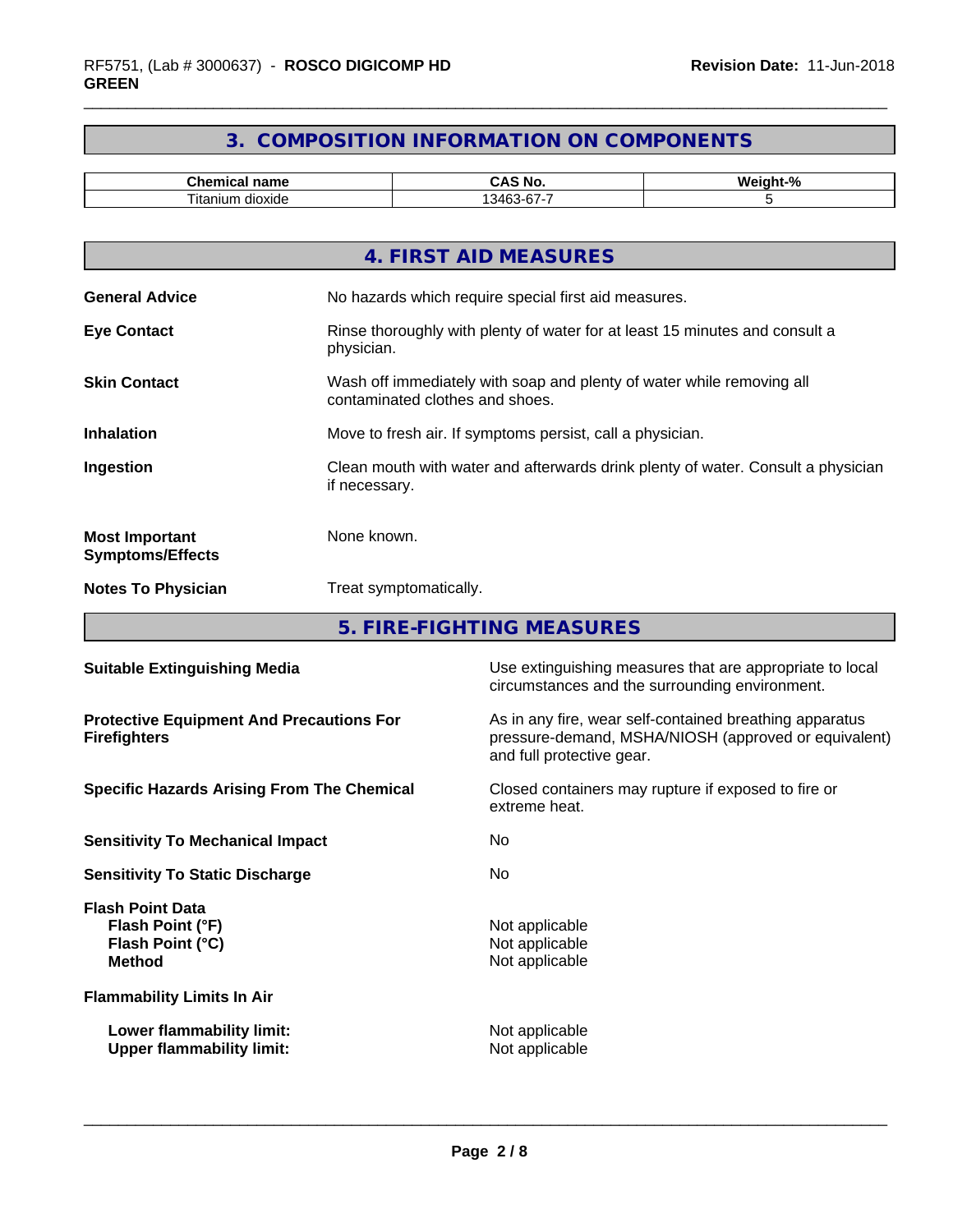|--|

#### **NFPA Legend**

- 0 Not Hazardous
- 1 Slightly
- 2 Moderate
- 3 High
- 4 Severe

*The ratings assigned are only suggested ratings, the contractor/employer has ultimate responsibilities for NFPA ratings where this system is used.*

*Additional information regarding the NFPA rating system is available from the National Fire Protection Agency (NFPA) at www.nfpa.org.*

## **6. ACCIDENTAL RELEASE MEASURES Personal Precautions** Avoid contact with skin, eyes and clothing. Ensure adequate ventilation. **Other Information Prevent further leakage or spillage if safe to do so. Environmental precautions** See Section 12 for additional Ecological Information. **Methods for Cleaning Up** Soak up with inert absorbent material. Sweep up and shovel into suitable containers for disposal. **7. HANDLING AND STORAGE** Handling **Handling** Avoid contact with skin, eyes and clothing. Avoid breathing vapors, spray mists or sanding dust. In case of insufficient ventilation, wear suitable respiratory equipment. **Storage** Keep container tightly closed. Keep out of the reach of children.

**Incompatible Materials** No information available

#### **8. EXPOSURE CONTROLS/PERSONAL PROTECTION**

#### **Exposure Limits**

| $\sim$ $\sim$ $\sim$<br>$ -$<br>۱e<br>пане<br>чиса. | <b>CGIP</b><br>.    | <b>DE</b><br>^<br>--                                          |
|-----------------------------------------------------|---------------------|---------------------------------------------------------------|
| --<br>dioxide<br>. itanium                          | ™∆<br>1/r<br>.<br>ັ | .<br>-. .<br>m <sub>0</sub><br>.<br>17<br>$\mathbf{u}$<br>. . |

#### **Legend**

ACGIH - American Conference of Governmental Industrial Hygienists Exposure Limits OSHA - Occupational Safety & Health Administration Exposure Limits N/E - Not Established

**Engineering Measures** Ensure adequate ventilation, especially in confined areas.

#### **Personal Protective Equipment**

| <b>Eye/Face Protection</b>    | Safety glasses with side-shields.                                        |
|-------------------------------|--------------------------------------------------------------------------|
| <b>Skin Protection</b>        | Protective gloves and impervious clothing.                               |
| <b>Respiratory Protection</b> | In case of insufficient ventilation wear suitable respiratory equipment. |
| <b>Hygiene Measures</b>       | Avoid contact with skin, eyes and clothing. Remove and wash contaminated |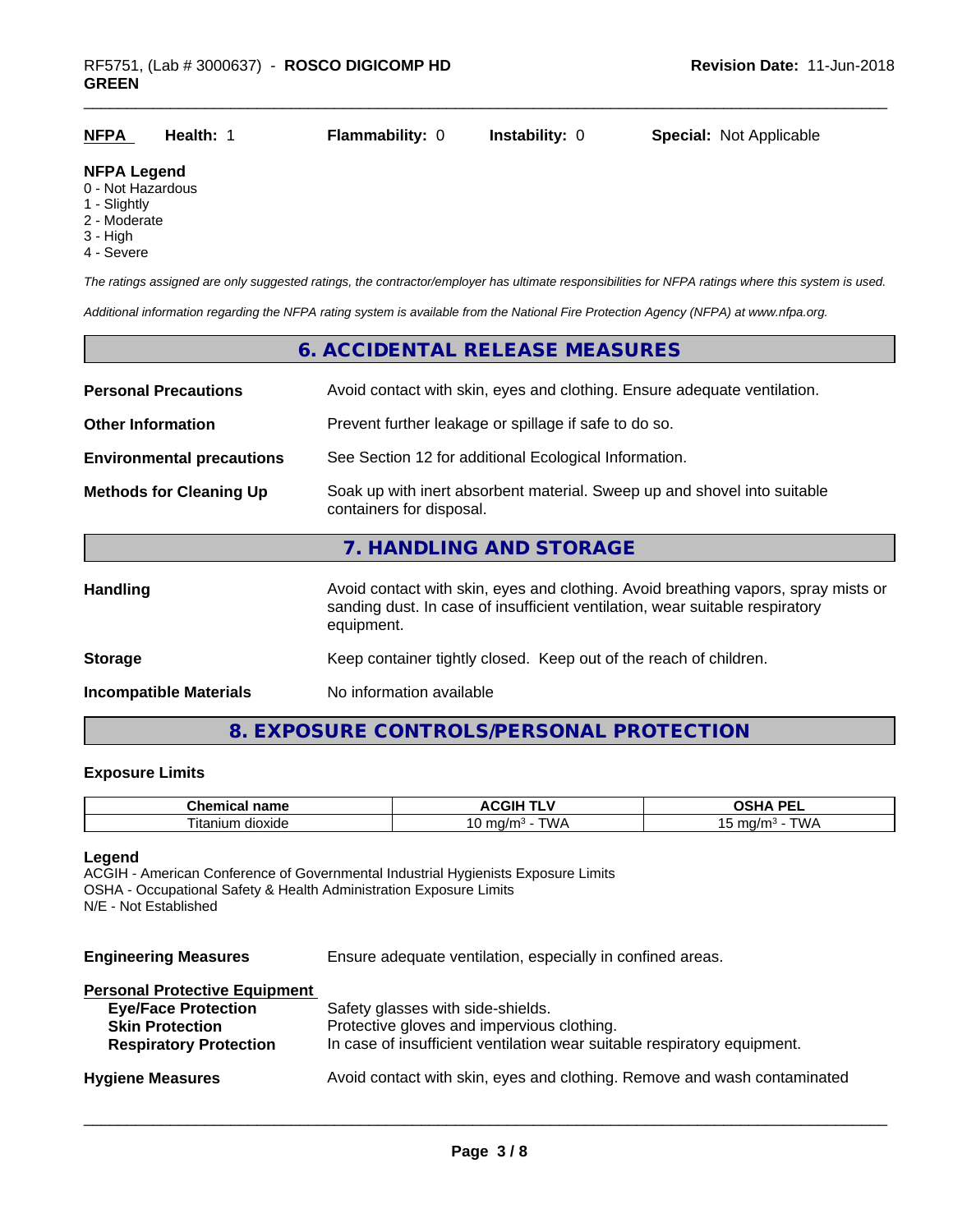clothing before re-use. Wash thoroughly after handling.

#### **9. PHYSICAL AND CHEMICAL PROPERTIES**

**Appearance** liquid **Odor** little or no odor **Odor Threshold** No information available **Density (Ibs/gal)** 9.8 - 10.2<br> **Specific Gravity** 1.17 - 1.22 **Specific Gravity pH** No information available **Viscosity (cps)** No information available **Solubility(ies)**<br> **No** information available<br> **Water solubility**<br> **No** information available **Water solubility**<br> **Evaporation Rate**<br> **Evaporation Rate**<br> **Evaporation Rate Vapor pressure @20 °C (kPa)**<br> **Vapor density**<br> **Vapor density**<br> **Vapor density** Wt. % Solids **Vol. % Solids** 35 - 45 **Wt. % Volatiles** 45 - 55 **Vol. % Volatiles VOC Regulatory Limit (g/L)** <50 **Boiling Point (°F)** 212 **Boiling Point (°C)** 100 **Freezing Point (°F)** 32 **Freezing Point (°C) Flash Point (°F)**<br> **Flash Point (°C)**<br> **Flash Point (°C)**<br> **Point (°C) Flash Point (°C)**<br>Method **Flammability** (solid, gas) **Upper flammability limit:**<br> **Lower flammability limit:** Not applicable Not applicable **Lower flammability limit: Autoignition Temperature (°F)** No information available **Autoignition Temperature (°C)**<br> **Decomposition Temperature (°F)** No information available **Decomposition Temperature (°F) Decomposition Temperature (°C)** No information available<br> **Partition coefficient Partition available Partition coefficient** 

**Evaporation Rate** No information available **No information available**<br>45 - 55 **Not applicable**<br>Not applicable

#### **10. STABILITY AND REACTIVITY**

| <b>Reactivity</b>                       | Not Applicable                           |
|-----------------------------------------|------------------------------------------|
| <b>Chemical Stability</b>               | Stable under normal conditions.          |
| <b>Conditions to avoid</b>              | Prevent from freezing.                   |
| <b>Incompatible Materials</b>           | No materials to be especially mentioned. |
| <b>Hazardous Decomposition Products</b> | None under normal use.                   |
| Possibility of hazardous reactions      | None under normal conditions of use.     |

#### **11. TOXICOLOGICAL INFORMATION**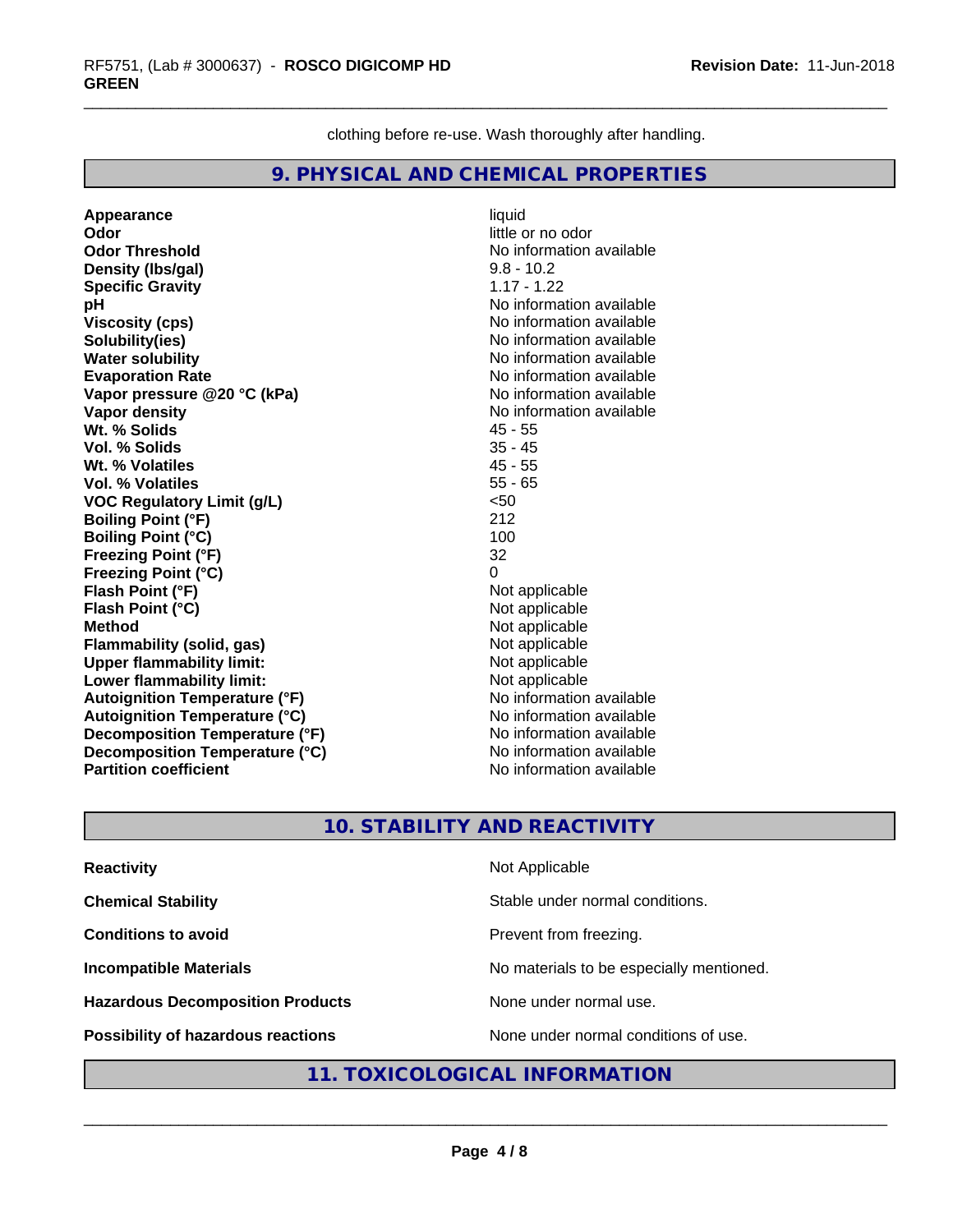| Information on likely routes of exposure<br>Eye contact, skin contact and inhalation.<br>No information available<br>Symptoms related to the physical, chemical and toxicological characteristics<br>No information available<br>Delayed and immediate effects as well as chronic effects from short and long-term exposure<br>May cause slight irritation.<br>Substance may cause slight skin irritation. Prolonged or repeated contact may dry<br>skin and cause irritation.<br>May cause irritation of respiratory tract.<br>Ingestion may cause gastrointestinal irritation, nausea, vomiting and diarrhea.<br>No information available<br>No information available. | <b>Product Information</b>                                                                                                                                                                                                                                                                                                                                              |                           |
|--------------------------------------------------------------------------------------------------------------------------------------------------------------------------------------------------------------------------------------------------------------------------------------------------------------------------------------------------------------------------------------------------------------------------------------------------------------------------------------------------------------------------------------------------------------------------------------------------------------------------------------------------------------------------|-------------------------------------------------------------------------------------------------------------------------------------------------------------------------------------------------------------------------------------------------------------------------------------------------------------------------------------------------------------------------|---------------------------|
|                                                                                                                                                                                                                                                                                                                                                                                                                                                                                                                                                                                                                                                                          |                                                                                                                                                                                                                                                                                                                                                                         |                           |
|                                                                                                                                                                                                                                                                                                                                                                                                                                                                                                                                                                                                                                                                          | <b>Principal Routes of Exposure</b>                                                                                                                                                                                                                                                                                                                                     |                           |
|                                                                                                                                                                                                                                                                                                                                                                                                                                                                                                                                                                                                                                                                          | <b>Acute Toxicity</b>                                                                                                                                                                                                                                                                                                                                                   |                           |
|                                                                                                                                                                                                                                                                                                                                                                                                                                                                                                                                                                                                                                                                          | <b>Product Information</b>                                                                                                                                                                                                                                                                                                                                              |                           |
|                                                                                                                                                                                                                                                                                                                                                                                                                                                                                                                                                                                                                                                                          |                                                                                                                                                                                                                                                                                                                                                                         |                           |
|                                                                                                                                                                                                                                                                                                                                                                                                                                                                                                                                                                                                                                                                          | <b>Symptoms</b>                                                                                                                                                                                                                                                                                                                                                         |                           |
|                                                                                                                                                                                                                                                                                                                                                                                                                                                                                                                                                                                                                                                                          |                                                                                                                                                                                                                                                                                                                                                                         |                           |
| No information available.<br>No information available.<br>No information available.<br>No information available.<br>No information available.<br>No information available.<br>No information available                                                                                                                                                                                                                                                                                                                                                                                                                                                                   | Eye contact<br><b>Skin contact</b><br><b>Inhalation</b><br>Ingestion<br><b>Sensitization</b><br><b>Neurological Effects</b><br><b>Mutagenic Effects</b><br><b>Reproductive Effects</b><br><b>Developmental Effects</b><br><b>Target organ effects</b><br>STOT - single exposure<br><b>STOT - repeated exposure</b><br>Other adverse effects<br><b>Aspiration Hazard</b> | No information available. |

#### **Numerical measures of toxicity**

**The following values are calculated based on chapter 3.1 of the GHS document**

| <b>ATEmix (oral)</b>   | 494096        |
|------------------------|---------------|
| <b>ATEmix (dermal)</b> | 1306526 mg/kg |

#### **Component Information**

Titanium dioxide LD50 Oral: > 10000 mg/kg (Rat)

#### **Carcinogenicity**

*The information below indicateswhether each agency has listed any ingredient as a carcinogen:.*

| <b>Chemical</b><br>name | <b>IARC</b>               | <b>NTP</b> | ∩≈⊔∧<br>JJ⊓⊬ |
|-------------------------|---------------------------|------------|--------------|
|                         | 2B<br>· Human<br>Possible |            | Listed<br>.  |
| n dioxide<br>l itanıum  | Carcinoɑen                |            |              |

• Although IARC has classified titanium dioxide as possibly carcinogenic to humans (2B), their summary concludes:<br>"No significant exposure to titanium dioxide is thought to occur during the use of products in which titaniu "No significant exposure to titanium dioxide is thought to occur during the use of products in which titanium dioxide is bound to other materials, such as paint."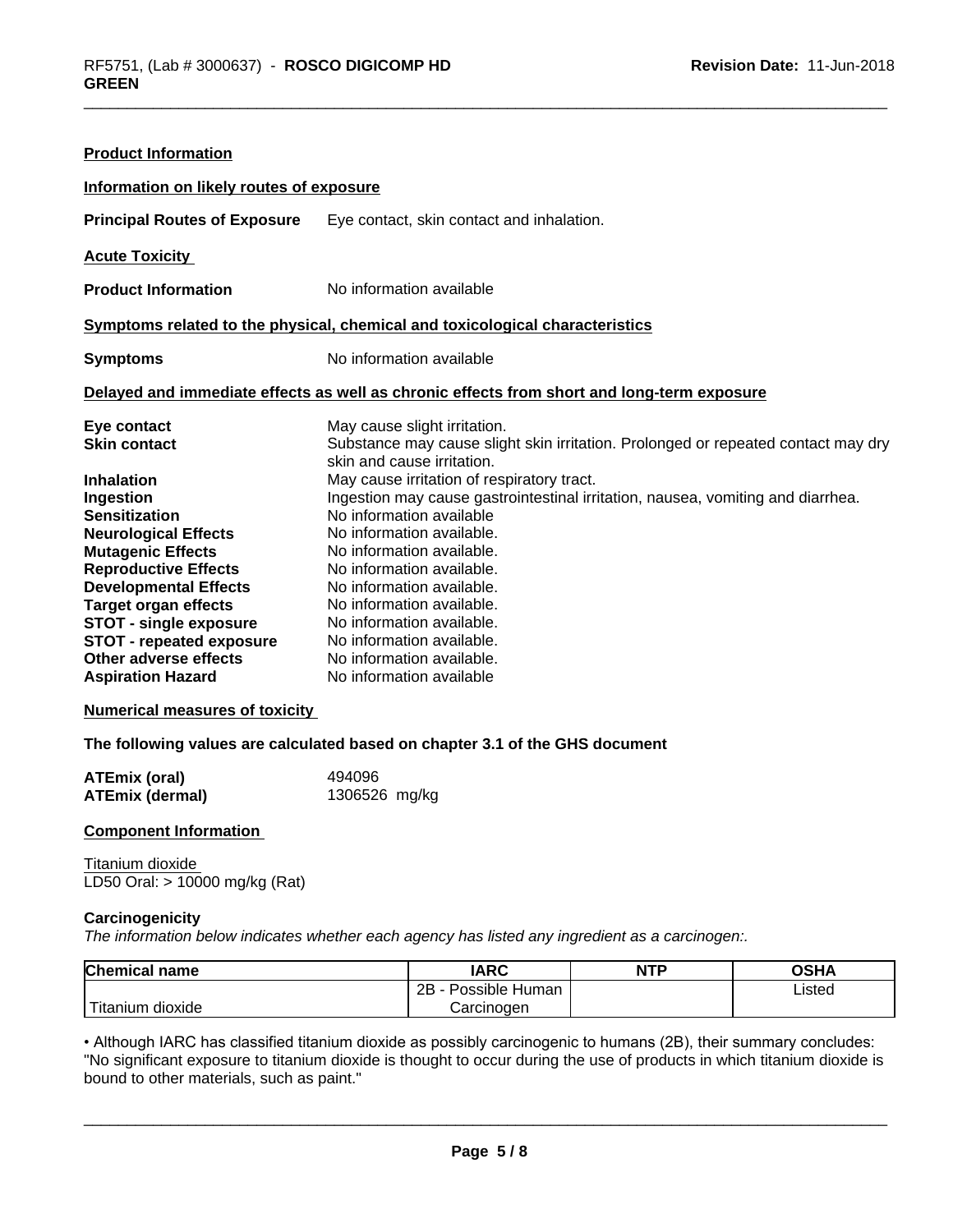#### **Legend**

IARC - International Agency for Research on Cancer NTP - National Toxicity Program OSHA - Occupational Safety & Health Administration

**12. ECOLOGICAL INFORMATION**

#### **Ecotoxicity Effects**

The environmental impact of this product has not been fully investigated.

#### **Product Information**

#### **Acute Toxicity to Fish**

No information available

#### **Acute Toxicity to Aquatic Invertebrates**

No information available

#### **Acute Toxicity to Aquatic Plants**

No information available

#### **Persistence / Degradability**

No information available.

#### **Bioaccumulation**

No information available.

#### **Mobility in Environmental Media**

No information available.

#### **Ozone**

No information available

#### **Component Information**

#### **Acute Toxicity to Fish**

Titanium dioxide  $LC50:$  > 1000 mg/L (Fathead Minnow - 96 hr.)

#### **Acute Toxicity to Aquatic Invertebrates**

No information available

#### **Acute Toxicity to Aquatic Plants**

No information available

#### **13. DISPOSAL CONSIDERATIONS**

Waste Disposal Method Dispose of in accordance with federal, state, and local regulations. Local requirements may vary, consult your sanitation department or state-designated environmental protection agency for more disposal options.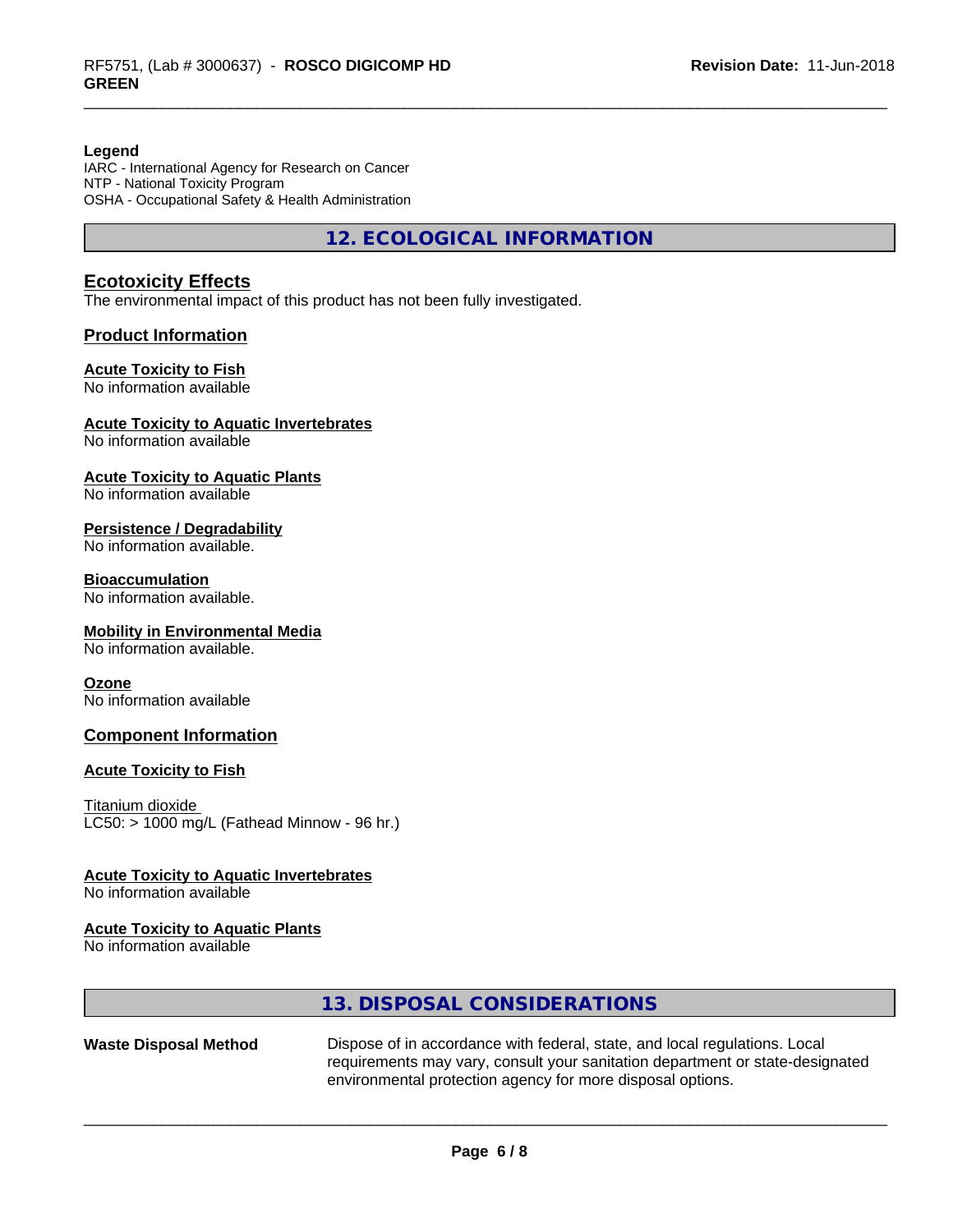|                                  | 14. TRANSPORT INFORMATION         |  |
|----------------------------------|-----------------------------------|--|
| <b>DOT</b>                       | Not regulated                     |  |
| <b>ICAO/IATA</b>                 | Not regulated                     |  |
| <b>IMDG / IMO</b>                | Not regulated                     |  |
|                                  | <b>15. REGULATORY INFORMATION</b> |  |
| <b>International Inventories</b> |                                   |  |

| <b>TSCA: United States</b> | Yes - All components are listed or exempt. |
|----------------------------|--------------------------------------------|
| <b>DSL: Canada</b>         | Yes - All components are listed or exempt. |

#### **Federal Regulations**

| SARA 311/312 hazardous categorization |    |  |
|---------------------------------------|----|--|
| Acute health hazard                   | Nο |  |
| Chronic Health Hazard                 | Nο |  |
| Fire hazard                           | No |  |
| Sudden release of pressure hazard     | No |  |
| Reactive Hazard                       | No |  |

#### **SARA 313**

Section 313 of Title III of the Superfund Amendments and Reauthorization Act of 1986 (SARA). This product contains a chemical or chemicals which are subject to the reporting requirements of the Act and Title 40 of the Code of Federal Regulations, Part 372:

*None*

**Clean Air Act,Section 112 Hazardous Air Pollutants (HAPs) (see 40 CFR 61)**

This product contains the following HAPs:

*None*

#### **US State Regulations**

#### **California Proposition 65**

**AVIMARNING:** Cancer and Reproductive Harm– www.P65warnings.ca.gov

#### **State Right-to-Know**

| Chemical                               | не            | Jersev | ınsvlvania |
|----------------------------------------|---------------|--------|------------|
| ∵name                                  | massachusetts | New    |            |
| Jm.<br>alvcol<br>n<br>۱ı<br>ם וכ<br>wu |               |        |            |